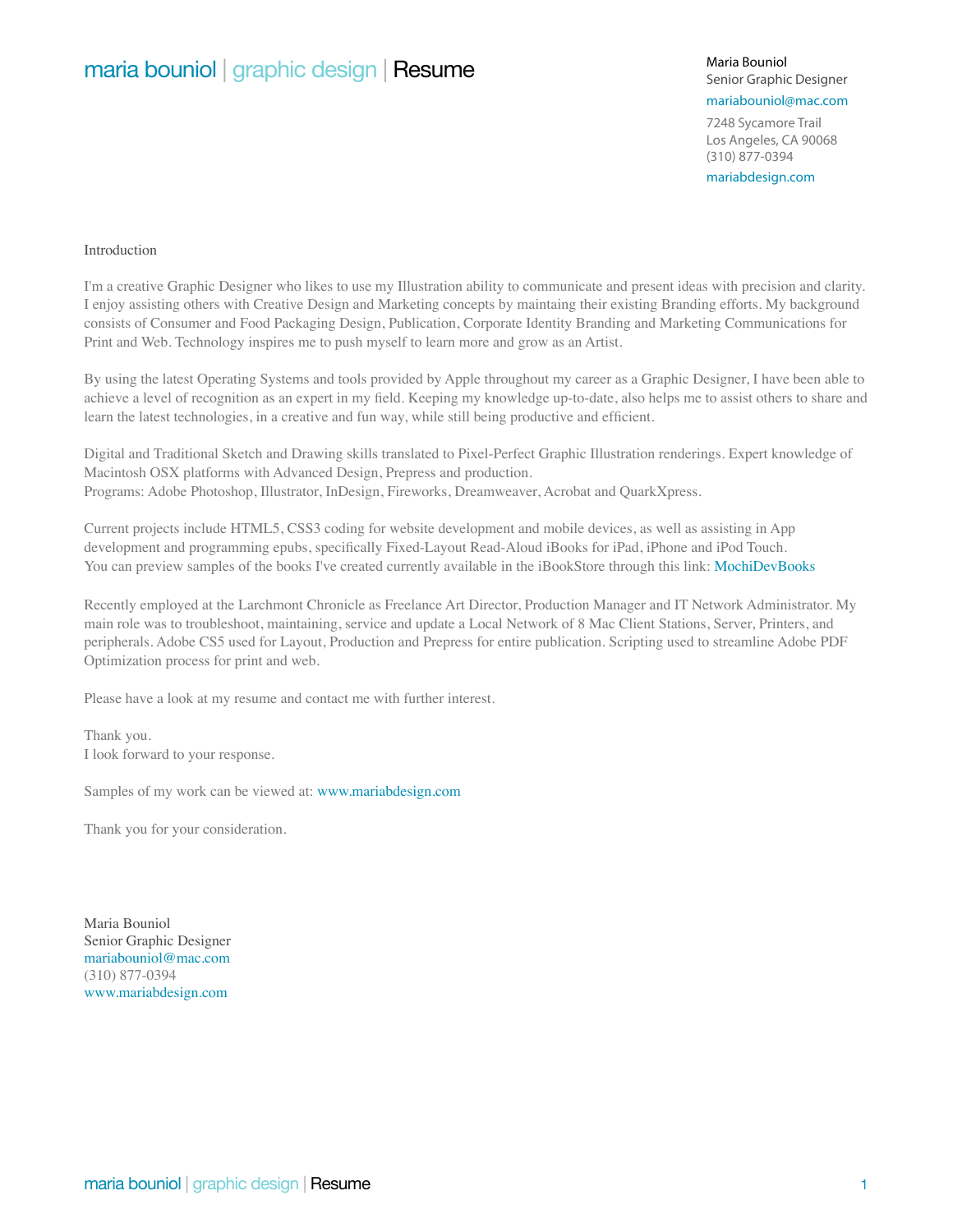# maria bouniol | graphic design | Resume Maria Bouniol Maria Bouniol

Senior Graphic Designer

## mariabouniol@mac.com

7248 Sycamore Trail Los Angeles, CA 90068 (310) 877-0394

mariabdesign.com

### Digital Graphic Designer

May 01 2013 – Present Los Angeles, California - Digital Graphic Designer Services

Icon Design. Web Design. UI and Wireframe Concepts and Development for iOS and OSX Apps.

### Lead Designer

May 01 2013 – Present Mochi Development, Inc., California - Development

Icon Design and Development. Web Site updates. Basic UI and Wireframe Concepts for iOS and OSX Apps.

#### Art Director, Production Manager, IT Network Administrator

September 2009 – April 30 2013 Larchmont Chronicle, California - Publication, Monthly Newspaper

Responsible for maintaining and Servicing a Local Network of 8 Mac Computers and Server, Printers and Internet Connections for Local Monthly Newspaper. File Uploads to Internet, Website and Printer through FTP. Production for Advertising and Editorial. Adobe CS5 software used for Layout and Advertising. Scripting used to streamline Adobe PDF Optimization process for print and web.

#### Senior Graphic Designer

November 2007 – October 2009 The Creative Group Pleasenton, California - Creative Agency Internet Corporation for Assigned Names and Numbers (ICANN) Marina Del Rey, California

Conceptual development and design for Corporate Branding and Marketing Communications. Projects include graphics for web and print. Annual Reports, Marketing Brochures, Information and supportive graphics for meetings and presentations. Adobe CS4 software used for Layout, Comps, Image Retouch, Presentation, Web, Prepress and Print. Created Keynote and Powerpoint Templates for presentations.

#### Senior Designer

December 2007 – April 2008 Contessa Premium Foods, San Pedro, California Specialty Food Manufacturer -Corporate Marketing Department

Integral key team member in conceptual development of existing and new cross-platform Corporate Branding and Advertising. Promotions include contests for 'Pirates of the Caribbean' and Contessa's 'GreenCuisine' In-Store Environmental Graphics and Signage, Floor Graphics, Hanging Banners, Shelf-Talkers and Static Clings for Freezer Cases in select SoCal Ralph's Locations for Ralph's 'Meals Made Simple' and Contessa's 'Green Cuisine'. Additional Design and Advertising for Contessa's Brands include 'LeMenu', 'SelectHarvest', 'ValueAddedSeafood and' 'ConvenienceMeals'. Applications of Design include Trade Show Booths, New Packaging Concepts, Promotions, Magazine Advertising, In-Store Signage, Fleet Vehicle Wraps and Environmental Graphics. From sketched concepts to Full Size test Marketing mock-ups. Extensive knowledge of Adobe CS3 software for Layout, Comps, Image Manipulation, Mock-ups, Color Correction and Large Format Graphics for Environmental Graphics used on a daily basis.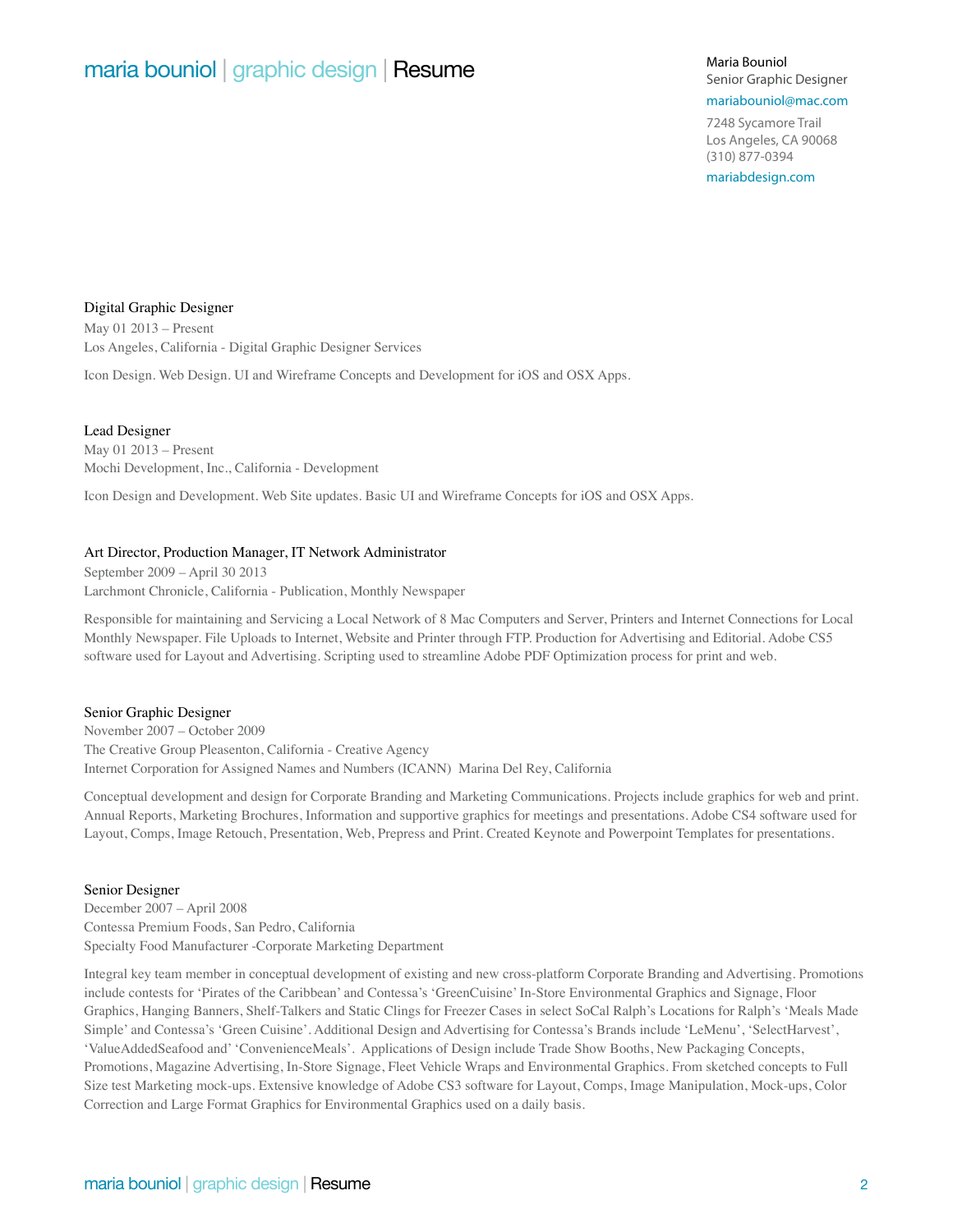# maria bouniol | graphic design | Resume Maria Bouniol Maria Bouniol

Senior Graphic Designer

mariabouniol@mac.com

7248 Sycamore Trail Los Angeles, CA 90068 (310) 877-0394

mariabdesign.com

#### Senior Designer

August 2003-December 2006 Duncan & Associates, Los Angeles, California Advertising Agency – Broadcast, Media and Print

Design of Outdoor and In-Store Print Design for Albertson's affiliated Brands which include: SavOn Drugs, Acme Markets, Jewel, Osco Drugs, Shaw's Markets. Responsible for Campaign concepts and ideas. Billboards and In-Store support, including POP and Signage for all brands. Logo Design and Illustration for all brand strategies. Created design elements for broadcast and web pages for all brands. Designed Comps and Presentation boards to help support executive and account representation of strategic creative to the client. Designed Agency website, In-House graphics support and New business materials.

#### Graphic Designer / Production Artist

1999-2002 Bos Design, Pasadena, California Design Studio – Consumer and Food Packaging

Design and Production of Labels, Boxes, Cartons, Kisters and POP Displays for the following brands include: Hunts, J Hungerford Smith, Guldens, PAM, Oscar Myer, Boca Burger, José Ole, Sonic,Jubilee, Wesson, Shef Boyardee, Knott's Berry Farm, Angela Mia, Avery Dennison. Worked with Designers to create design elements such as props for photo shoots. Designed Violators and Logotypes, to support final design layouts. Created comps and mock-ups of final packaging for client review and approval. Retouched food and related images for a more appealing appearance. Created mechanicals for separator and printers.

### Graphic Designer

Aug 1986-1994 L.A.Weekly Inc., Hollywood,California Publisher – Display Advertising Publication Editorial Newspapers

Design and Production assignments for existing advertisers. Classifieds Section Layout and Pagination. Mechanicals, Paste-Up and Comps. Type Specification. Special Sections and Insert Pagination. Introduced and helped Train Designers and Production Artists on how to use Macintosh Computers and Programs to build art files electronically and Paginate the Publication. Configured Apple Talk connections between remote Mac Client and host computer, enabaling staff to telecomute by submitting work remotely through dial-up modem.

#### Graphic Designer

March 2007 Dedica Group, Irvine, California Creative Design Management Agency

Clients: Coka-Cola, Universal Studios, Carl's Jr., Jack-In-The-Box and Hurricane Restaurants. Projects Include: Design, Concepts, and Production for Advertising, Signs and Menu Graphics.

#### Graphic Designer / Illustrator

December-January 2006-2007 Match Creative Talent, Los Angeles, California Creative Recruiting Agency

Client: The Motta Company, El Segundo, California

Created Illustrations for Mediterra Website main Navigation Icons.

Initial sketches were drawn by hand, then created electronically with a Wacom Stylus Pen and Pad. Final art was redrawn as Vector art using Adobe Illustrator CS2. A Mosaic Filter was then applied for the final art in Adobe Photoshop CS2. Progress Reports to the Art Director helped the project run smoothly and kept it within the given timeframe.